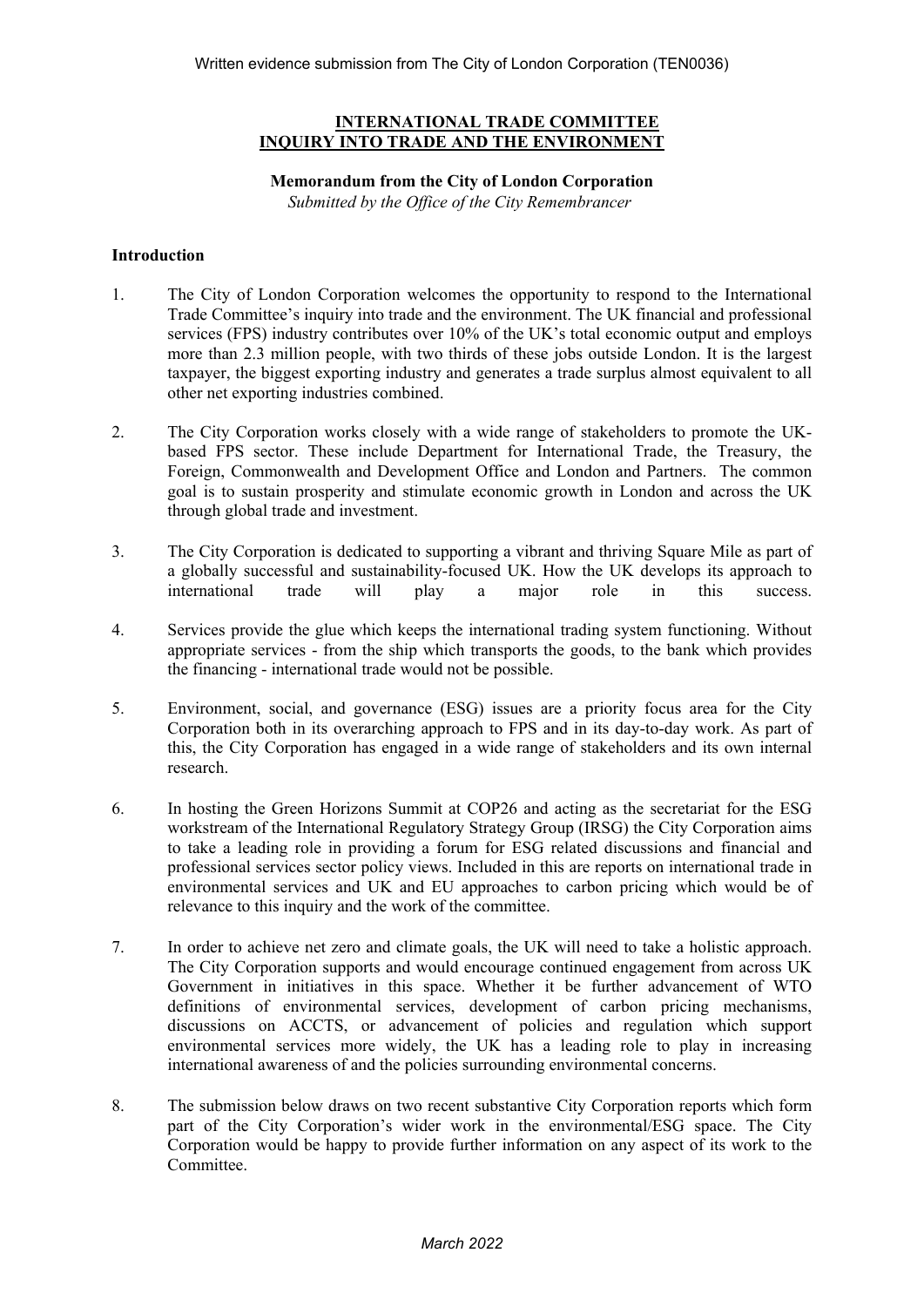# **Carbon Pricing Mechanisms**

- 9. Carbon pricing is widely considered an effective instrument for reducing carbon emissions and is a necessary tool for combatting climate change. It has the potential to guarantee reduced emissions and should be at the core of efforts to reach net-zero.
- 10. Carbon emissions are a global problem, so international collaboration is essential in implementing a global solution. Whilst climate change requires speedy action, policymakers should be mindful of an overload of new instruments, and jurisdictions creating their own potentially incompatible domestic policies. An increase in siloed regulation could risk the success of market participants, particularly where new policies lack alignment with current and future international regulations and norms. As companies increasingly price carbon internally, global standards are necessary to ensure an equal level-playing field across the globe. Policymakers must ensure cooperation on the international stage; this will enable the establishment of consensus around global principle-based standards and transparent approaches to regulation.
- 11. In light of this, the City Corporation and Norton Rose Fulbright produced a discussion paper, *Discussing EU and UK approaches to carbon pricing as a tool towards net-zero emissions targets: implications for financial markets*, which investigates global climate ambitions and carbon pricing instruments.<sup>1</sup> The report not only describes the global landscape of carbon policies, but also the role of financial services and markets in this.
- 12. The paper outlines the case for UK policymakers to take global considerations for carbon pricing into account when shaping their own approach. With the EU's CBAM set to start in 2026, exemptions to comply will only be applicable to countries participating in the EU ETS and those having linked their own ETS to the EU's. As the UK ETS is not directly linked to the EU ETS, it cannot currently be exempted from the CBAM and so avoiding vulnerability depends on maintaining similar price levels and market design.
- 13. For instance, the UK has its own system of free allocation and, if this system is maintained as the EU transitions away from free allocation, UK industries will increasingly face greater exposure to the CBAM since their actual carbon costs will begin to diverge significantly from EU competitors. Given its close trading ties with the EU, the UK risks being among the most exposed trading partners as the CBAM expands to new sectors – exports to the EU account for almost half the value of the UK's total goods exports.
- 14. The EU currently still is the top trade partner for the UK given that legislation in the EU is currently considering extending the scope of the CBAM regulation, the UK could end up paying more for exports as more products are likely to be affected in the near future.
- 15. If the UK fails to coordinate, or keep pace with the leading international ambitions in this regard, important UK exports are likely to be penalised by various CBAM.
- 16. However, the UK remains ambitious in its plans to reduce its carbon footprint and has also expressed an interest in a CBAM of its own, since it faces similar challenges to the EU with industrial competitiveness in the face of significant carbon prices. This could potentially

<sup>1</sup> City of London Corporation and Norton Rose Fulbright LLP, *Discussing EU and UK approaches to carbon pricing as a tool towards net-zero emissions targets: implications for financial markets,* October 2021. Available here: [https://www.cityoflondon.gov.uk/supporting-businesses/economic-research/research](https://www.cityoflondon.gov.uk/supporting-businesses/economic-research/research-publications/eu-and-uk-approaches-to-carbon-pricing)[publications/eu-and-uk-approaches-to-carbon-pricing](https://www.cityoflondon.gov.uk/supporting-businesses/economic-research/research-publications/eu-and-uk-approaches-to-carbon-pricing)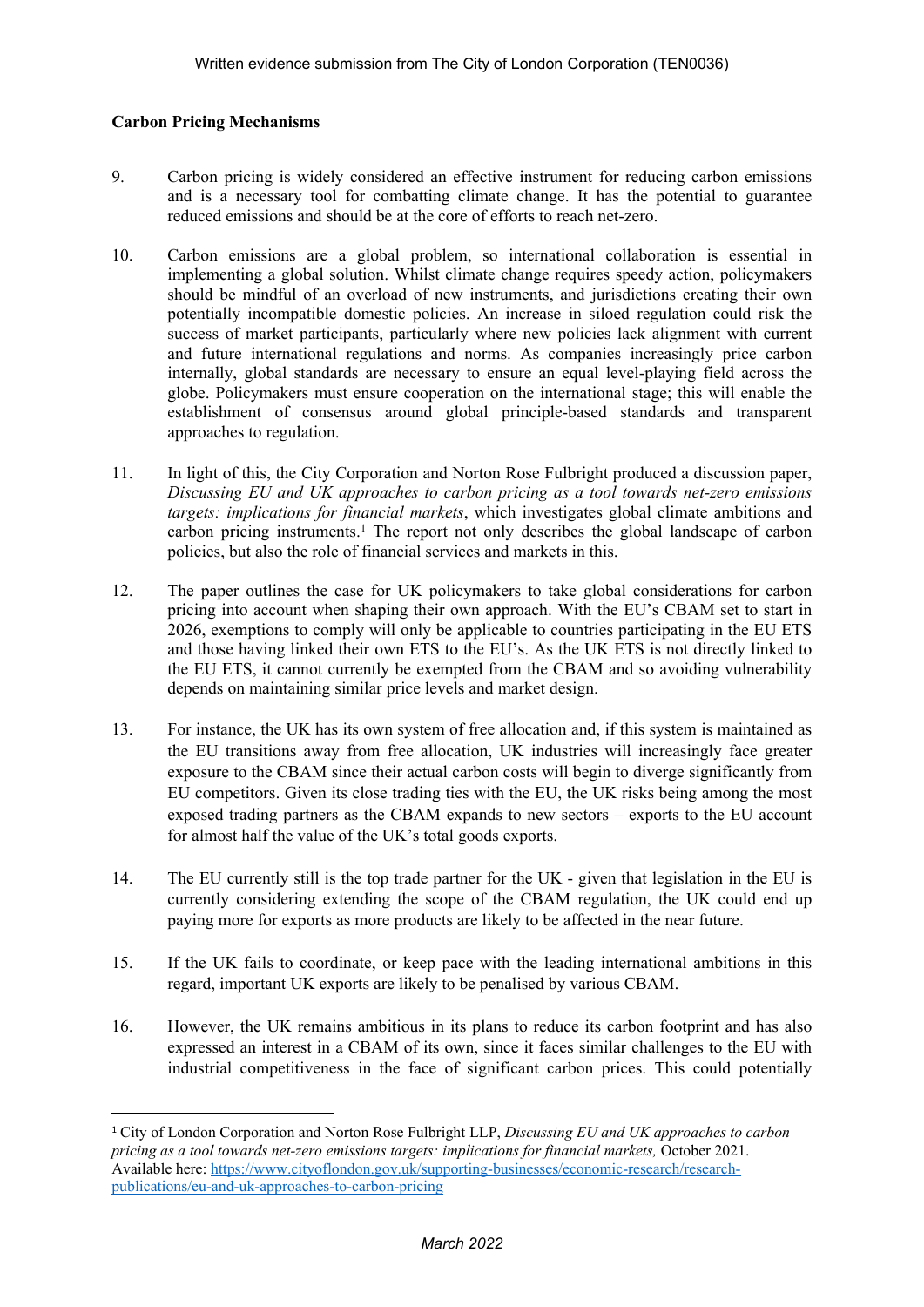result in two similar systems which would give more ground for coordination and linking between the two.

#### **Role of international trade in environmental services**

- 17. Recent research has illustrated the extensive and growing importance of the UK financial and professional services ecosystem as a vital enabler of international trade. These trends highlight a need for greater understanding of the role and impact of services in the international trading landscape.
- 18. Trade and sustainability are increasingly overlapping policy areas. Supporting the journey to net zero will require deeper understanding of this interconnectivity.
- 19. Evidence collected from Eurostat indicates that UK output of "environmental goods and services" (EGS) totalled approximately £87.0 billion in 2018, with exports totalling approximately £11.3 billion. This suggests that the UK is Europe's third largest producer of EGS (behind Germany and France) and third largest exporter (behind Germany and Austria).
- 20. Caution should be applied when interpreting such figures, as there is no fixed definition of environmental services. In the UK for example, there has been significant recent growth in both "sustainable finance" services and environmental consulting services, which are not fully reflected in the Eurostat figures. The true scale and economic impact of environmental services may therefore be greater than captured in official statistics
- 21. To date, national and international efforts at harnessing the power of trade in support of sustainability objectives have focused largely on trade in 'environmental goods'. This includes lowering tariff barriers for environmentally related products and attempts to expand definitions. Trade in environmental services – services which are in some way environmentally related – is less well understood. Increasing our knowledge of environmental services is crucial to better understanding the international economy.
- 22. The City Corporation commissioned a report from KPMG, *The international trade in environmental services: barriers to trade and recent approaches to liberalisation*, to provide an overview of the current international structures surrounding environmental services.<sup>2</sup> As research in this space remains limited, the City Corporation's ambition for this report is to prompt further thinking into the role of environmental services trade in achieving net zero objectives.
- 23. The report highlights the important role environmental services play in supporting the trade in environmental goods. The report also outlines the current challenges facing environmental services trade and policymaking in this space. This includes the limited reach of definitions and metrics, stalled multilateral negotiations, and regulatory barriers to trade in services.
- 24. Defining environmental services is important for measuring the scale and trends in activity over time, for understanding the relevant barriers to trade, and for ensuring that there is a consistent policy dialogue between countries. The "traditional" approach to defining environmental services – used, for example, in negotiating the General Agreement on Trade in Services ("GATS") in the early 1990s – has been to define environmental services based on

<sup>2</sup> City of London Corporation and KPMG, *The international trade in environmental services: barriers to trade and recent approaches to liberalisation,* September 2021. Available here:

[https://www.cityoflondon.gov.uk/supporting-businesses/economic-research/research-publications/international](https://www.cityoflondon.gov.uk/supporting-businesses/economic-research/research-publications/international-trade-in-environmental-services)[trade-in-environmental-services](https://www.cityoflondon.gov.uk/supporting-businesses/economic-research/research-publications/international-trade-in-environmental-services)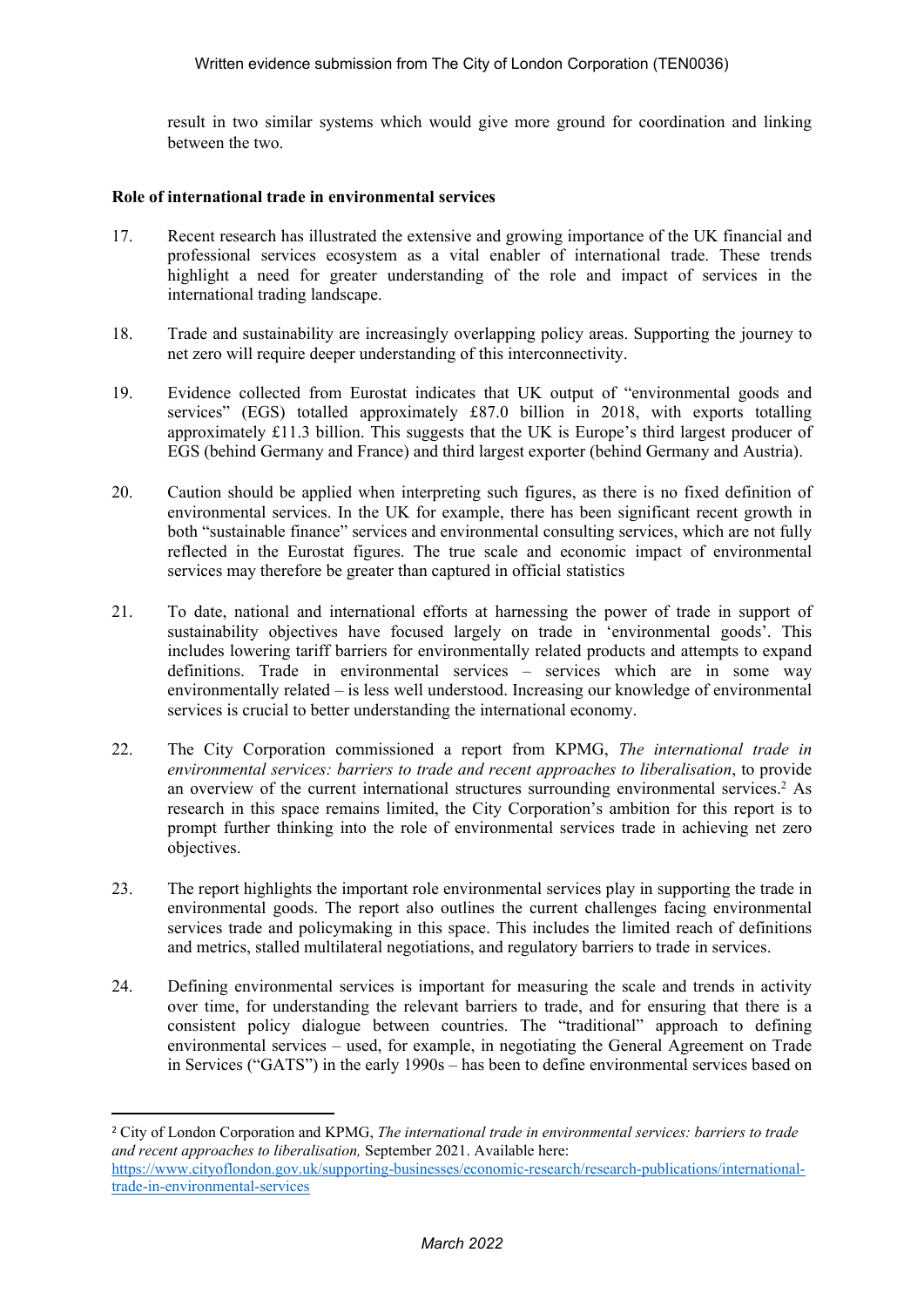a narrow set of activities related to municipal utilities (such as sewage and water treatment) and the reduction of certain industrial emissions.

- 25. Since the negotiation of the GATS, however, this research indicates that the range of services that are in some way environmentally related has expanded significantly. A range of alternative definitions have therefore been proposed which encompass a broader range of activities, such as engineering, construction and certain business services. However, expanding the set of relevant services within the definition of environmental services raises new questions and issues, and there remains no agreed definition.
- 26. The City Corporation welcomes and supports HM Government's work on the Trade and Environmental Sustainability Structured Discussions (TESSD) at the WTO. The updated 2022 workplan and the inclusion of trade related climate measures and environmental goods and services as two of the three informal working groups. These discussions will be crucial to updating and advancing the WTO's approach and revitalising discussions surrounding environment and trade at the WTO.
- 27. The report also examines the evidence on the role of these services in supporting the trade in environmental goods. The evidence suggests that a broad range of services – including engineering, design, and financial consulting – are critical in facilitating the trade of certain environmental goods (such as wind turbines and water filters). This supports the notion that a broad range of activities could be classified as environmental services, and suggests that barriers to trade in these services could have wider implications for the trade in environmental goods.
- 28. Importantly, however, environmental provisions are much broader than dealing with the promotion of trade in environmental goods and services. They include elements such as commitments to uphold environmental laws and to ensure that trade liberalisation does not damage environmental protection. The research suggests that although environmental provisions have been included, in general, the coverage and extent of commitments to the trade in environmental services are often limited in RTAs.
- 29. A notable counter-example, however, is the ongoing negotiations over an Agreement on Climate Change, Trade and Sustainable Development (ACCTS) between six WTO members (Costa Rica, Fiji, Iceland, New Zealand, Norway and Switzerland). The ACCTS proposes to substantially reduce barriers to trade in both environmental goods and services, and to extend the agreed concessions to all WTO members on a most favoured nation basis.

#### **International regulatory landscape and coherence**

- 30. Unnecessary barriers distort trade and reduce competitiveness. These also add to costs for businesses, meaning that, in particular, the ability of the strong UK SME sector to engage in cross-border trade is limited.
- 31. While market access for goods and products mainly involves measures at the border, such as customs duties or quantitative restrictions, market access for services relates more to the application of domestic regulation behind the border.
- 32. These types of restrictions can include establishment requirements linked to quotas, jointventure requirements, residency requirements, restrictions relating to the corporate form of a service-supplier, equity caps and nationality obligations. Indeed, a great deal of services regulation is achieved through qualifications and ongoing personal regulation of the service provider, which is often not designed to facilitate cross-border services.